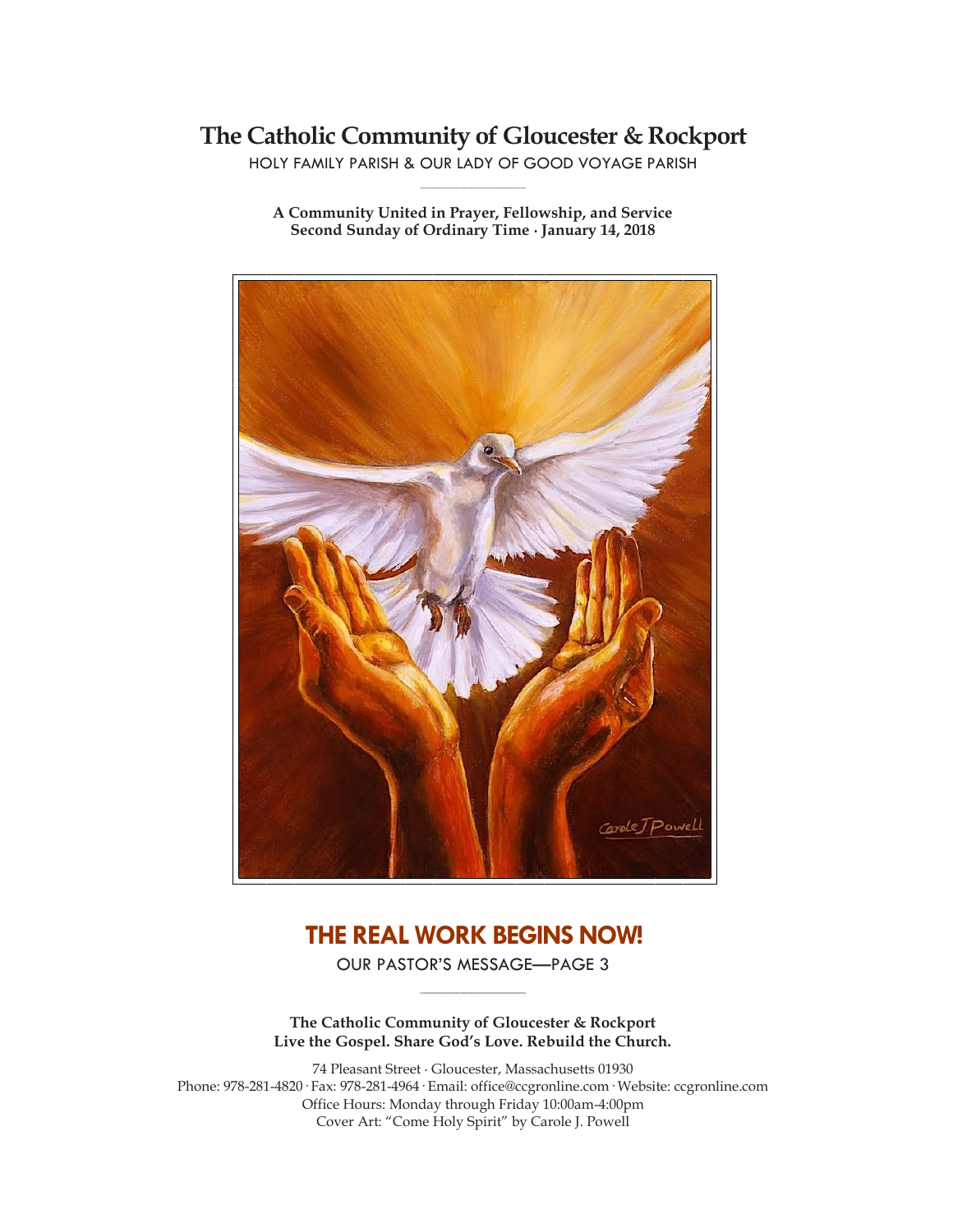## **ADULT FAITH FORMATION \_\_\_\_\_\_\_\_\_\_\_\_\_\_\_\_\_\_\_\_\_**



# **A Simple Life-Changing Prayer**

## A BOOK STUDY & FAITH SHARING PROGRAM FOR ADULTS BEGINS THURSDAY, FEBRUARY 15TH AT 7:00PM

The winter season is a great time to curl up with a warm drink and a good book. It is also a great time to refresh and renew our spiritual lives. This year, as part of the Catholic Community of Gloucester & Rockport's "Year for Vocations", Father Jim and Cliff Garvey will offer a series of adult faith formation programs designed to help us pray about, discern, and respond to God's plan for our lives.

We will begin with "The Winter Read", a four-week book study and faith sharing program during which participants will read and share their reactions to Jim Manney's book: "A Simple Life-Changing Prayer: Discovering the Power of Saint Ignatius of Loyola's Examen." This compelling little book about a 500 year old way of prayer will introduce us to a time-tested method of discerning God's presence in our lives. In short, it will introduce us to a potentially life-changing process of recognizing and responding to our individual vocations, regardless of our age, gender, or life experience.

All adult parishioners are invited to join us for this special program which will run on four consecutive Thursdays: February 15th, February 22nd, March 1st, and March 8th in Our Lady of Good Voyage Church. Each week, participants will be asked to read approximately 35 pages from the book. Each session will begin at 7:00pm with Evening Prayer from the Liturgy of the Hours. After this period of shared prayer, Cliff will briefly introduce the reading for the week, followed by open discussion, questions, and faith sharing. Our gatherings will conclude at 8:30pm with Night Prayer.

Books will be provided. A donation of \$25.00 per person is requested from those who can afford it, along with a sincere commitment to read the book and come prepared to ask questions, share their faith, and offer insights about Saint Ignatius of Loyola's Examen Prayer. If you are interested in joining us for this special adult faith formation program, please contact Cliff at 978-281-4820 or cgarvey@ccgronline.com. All are invited! All are welcome!

# SAVE THE DATES! **LENT MISSION & RETREAT**

Wednesday, March 21st—Friday, March 23rd at 7:00pm More information coming soon!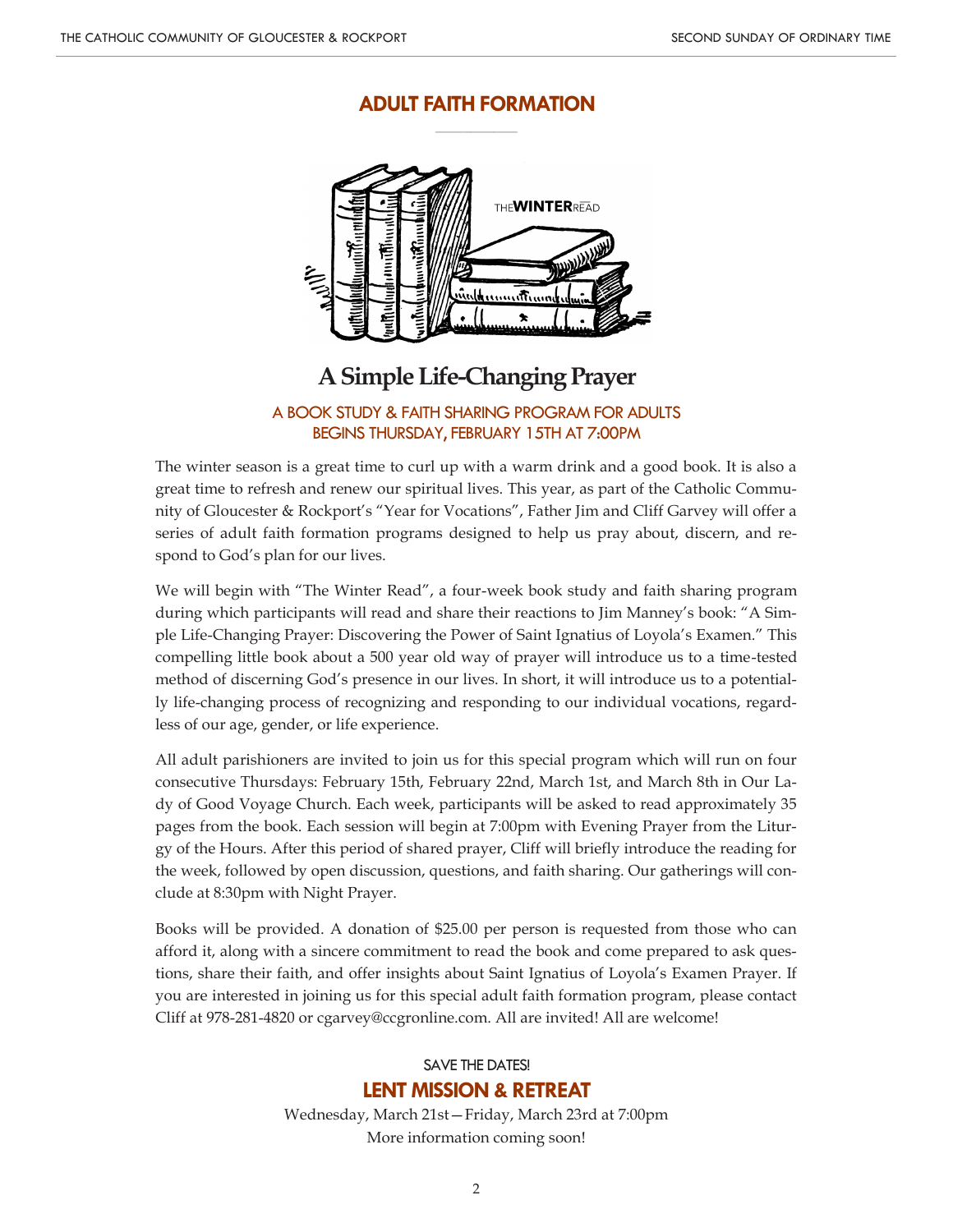## **OUR PASTOR'S MESSAGE \_\_\_\_\_\_\_\_\_\_\_\_\_\_\_\_\_\_\_\_\_**

# **The Real Work Begins Now!**

This year, forty-two high school students from Holy Family Parish and Our Lady of Good Voyage Parish successfully completed the Catholic Community of Gloucester & Rockport's Confirmation Preparation Program. As we celebrate the Sacrament of Confirmation, it is important to remember that Confirmation is not a form of graduation. Rather, it is the beginning of a mature person's lifelong spiritual journey. It is the beginning of one's work as a faithful and faith-filled disciple of Christ. In short, the real work begins now!

As our young fellow parishioners receive the Sacrament of Confirmation, I am mindful of the life and example of Dr. Howard Thurman (1899-1991). Dr. Thurman was an influential African-American educator, philosopher, and theologian who influenced Dr. Martin Luther King, Jr. and other civil rights leaders of the twentieth century. I first learned about Dr. Thurman during my undergraduate years at Boston University. What I remember most is this short poem that Dr. Thurman wrote about "The Work of Christmas."

> Now the work of Christmas begins: when the song of the angels is stilled, when the star in the sky is gone, when the kings and princes are home, when the shepherds are back with their flocks. The work of Christmas begins: to find the lost, to heal the broken, to feed the hungry, to release the prisoner, to rebuild the nations, to bring peace among the people, to make music in the heart.

In this beautiful poem, Dr. Thurman reminds us that the real work of Christmas begins after the holiday celebrations are over and after all of the decorations have been packed away. Likewise, the real work of discipleship for our Confirmation students (and for all of us) begins anew every time we share the Sign of Peace; every time we receive the Eucharist; and every time we are called to welcome the stranger, forgive our neighbor, or share our time, talent, and treasure with God's family. The work of discipleship is lifelong and culminates when Christ himself asks us to account for our lives. Did we help the Lord find the lost sheep? Did we help him feed the hungry? Did we help him bring consolation to prisoners? Did we help him bring peace to our families, our neighborhoods, and our workplaces? Did we help him make beautiful music in a world so often filled with the chaotic voices of anger and prejudice? Let us remember that the work of Christ begins now!

Howard Thurman once wrote: "Don't ask yourself what the world needs. Ask yourself what makes you come alive and then go do that. Because what the world needs is people who have come alive." My prayer for our newly Confirmed fellow parishioners is that they will fully embrace the Gifts of the Holy Spirit; continue to grow in faith, hope, and love; continue to join our community in prayer, fellowship, and service; and come alive to live the Gospel, share God's love, and rebuild the Church. Please join me in praying for our candidates, their parents, sponsors, and catechists. And throughout this new year, let us pray for all who live, work, and worship in the Catholic Community of Gloucester & Rockport!

Peace and blessings to all, Father Jim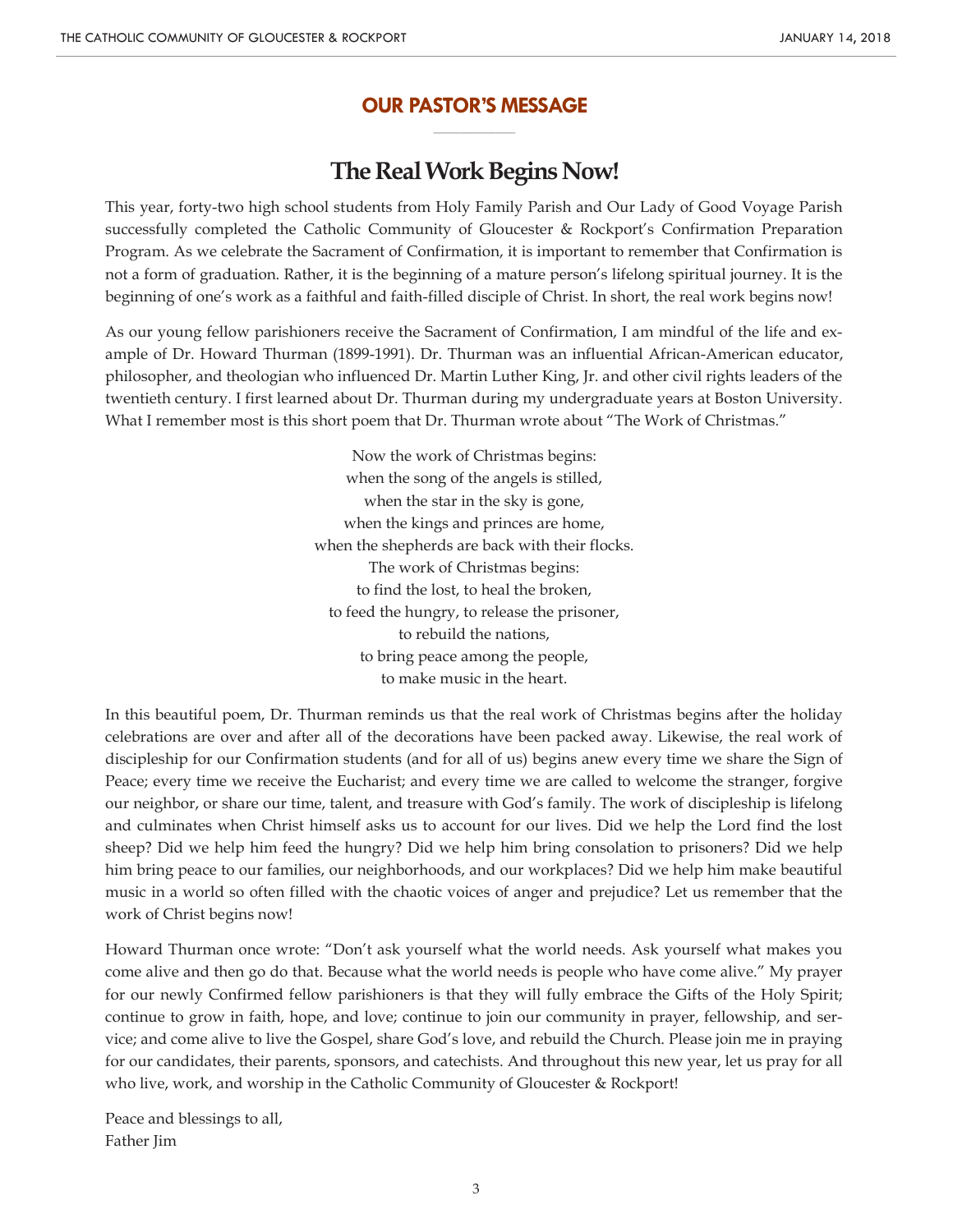#### **PRAYER, FELLOWSHIP, AND SERVICE \_\_\_\_\_\_\_\_\_\_\_\_\_\_\_\_\_\_\_\_**

## **OUR LADY OF GOOD VOYAGE HOLY NAME SOCIETY PENNY SALE Monday, January 15th at 7:00pm**

All parishioners, friends, and guests of the Catholic Community of Gloucester & Rockport are invited to join the Holy Name Society of Our Lady of Good Voyage Parish for a "Penny Sale" on Monday, January 15th at 7:00pm in Our Lady's Hall. As always, the "Penny Sale" will feature great prizes, a 50-50 raffle, delicious homemade sweet bread, along with other good food and snacks. Donations are being accepted at our parish office (located at 74 Pleasant Street in Gloucester). For more information about this fun fundraising event, please contact Matt Parisi at mparisi101@gmail.com or 978-281-4820. Please join us! All are invited! All are welcome!

## **CEVICOS MISSION UPDATE Request for Prayers & Donations**

Founded in 2001, the Cevicos Mission offers educational, financial, medical, and spiritual support to poor families in the village of Cevicos in the Dominican Republic. The Cevicos Mission offers its benefactors and volunteers an opportunity to participate in rewarding service work by answering Christ's call to love and serve the poor.

From January 20th until January 27th, sixteen missionaries from our community will journey again to Cevicos for a week of prayer and service. Please pray for these dedicated men and women as they continue to do the Lord's work in the Dominican Republic. In addition to our prayers, the missionaries appreciate our donations. For more information about how you can help the Cevicos Mission, please contact William Dugan at wjdugan@verizon.net or visit holyfamilycevicos.org. Thank you for your prayers and ongoing support of the Cevicos Mission!

## **PASTOR'S NOTE WINTER WEATHER CANCELLATIONS**

For the latest information about weather related cancellations during the winter months in the Catholic Community of Gloucester & Rockport, please visit our website at ccgronline.com. Announcements will also be made on WBZ1030 and cbsboston.com. All parishioners should note that if the public schools are closed during the week due to inclement weather, then our weekday Mass and all adult and youth faith formation programs will be canceled on that day. Peace and blessings to all for a Merry Christmas and a very safe winter season! — Father Jim

## **MORE NEWS & INFORMATION ONLINE!**

Join us: ccgronline.com! Follow us on Twitter: @ccgronline!

#### **A YEAR FOR VOCATIONS \_\_\_\_\_\_\_\_\_\_\_\_\_\_\_\_\_\_\_\_**

## **WHO ARE YOU CALLED TO BE? PRAY· DISCERN· RESPOND**

Two years ago, Pope Francis declared a Jubilee Year of Mercy, a time for the Catholic Church throughout the world to reflect on God's great gifts of love and forgiveness. This year, more locally, the Catholic Community of Gloucester & Rockport begins a "Year for Vocations", a time for us to think deeply about who God calls us to be and what God calls us to do with the one life that we are blessed to live on this earth.

As Christians, we believe that God calls us to live as faithful disciples. But in what form of life are we called to live our discipleship? As a woman, are you called to marriage, motherhood, religious life, or the single life? As a man, are you called to marriage, fatherhood, priesthood, or the diaconate? As a child of God are you called to a life of contemplation and solitude? Or are you called to a life of active ministry and service? What is your calling? What is your vocation? Who are you called to be? What are you called to do?

These are both timeless and troubling questions that sometimes can take a lifetime to answer. But with hearts open to prayer and discernment, God can help us find our way in the world. Each and every one of us (regardless of age or gender) can discover, rediscover, and respond to God's plan for our lives. But it takes work and sometimes requires help. Hence, we embark on a Year for Vocations!

Throughout the coming year, all of our adult faith formation programs will focus on helping us to understand the spirituality of vocation; praying about our vocation both as individuals and as members of a community; discerning what God asks of us during our lives; and responding to God's call at every stage of life. We will offer seasonal book study programs, two days of prayer and reflection, and other special events. And Sister Elizabeth Wagner will return to guide us on the path of discernment during Lent and Advent!

Beginning in February, we will gather on the First Friday of every month from 12:00pm until 5:00pm for "Vocation Fridays." These monthly prayer vigils will include Eucharistic Adoration, Daytime Prayer, Evening Prayer, and a Rosary for an increase of vocations to the diocesan priesthood. All are invited to join us for all or just part of these monthly prayer vigils.

Let us pray that each of us, in our own way, will learn to pray, discern, and respond to God's plan for our lives in a true spirit of faith, hope, and love. For more information about our "Year for Vocations", please see Father Jim before or after Mass; or contact Cliff Garvey at 978-281-4820 or cgarvey@ccgronline.com.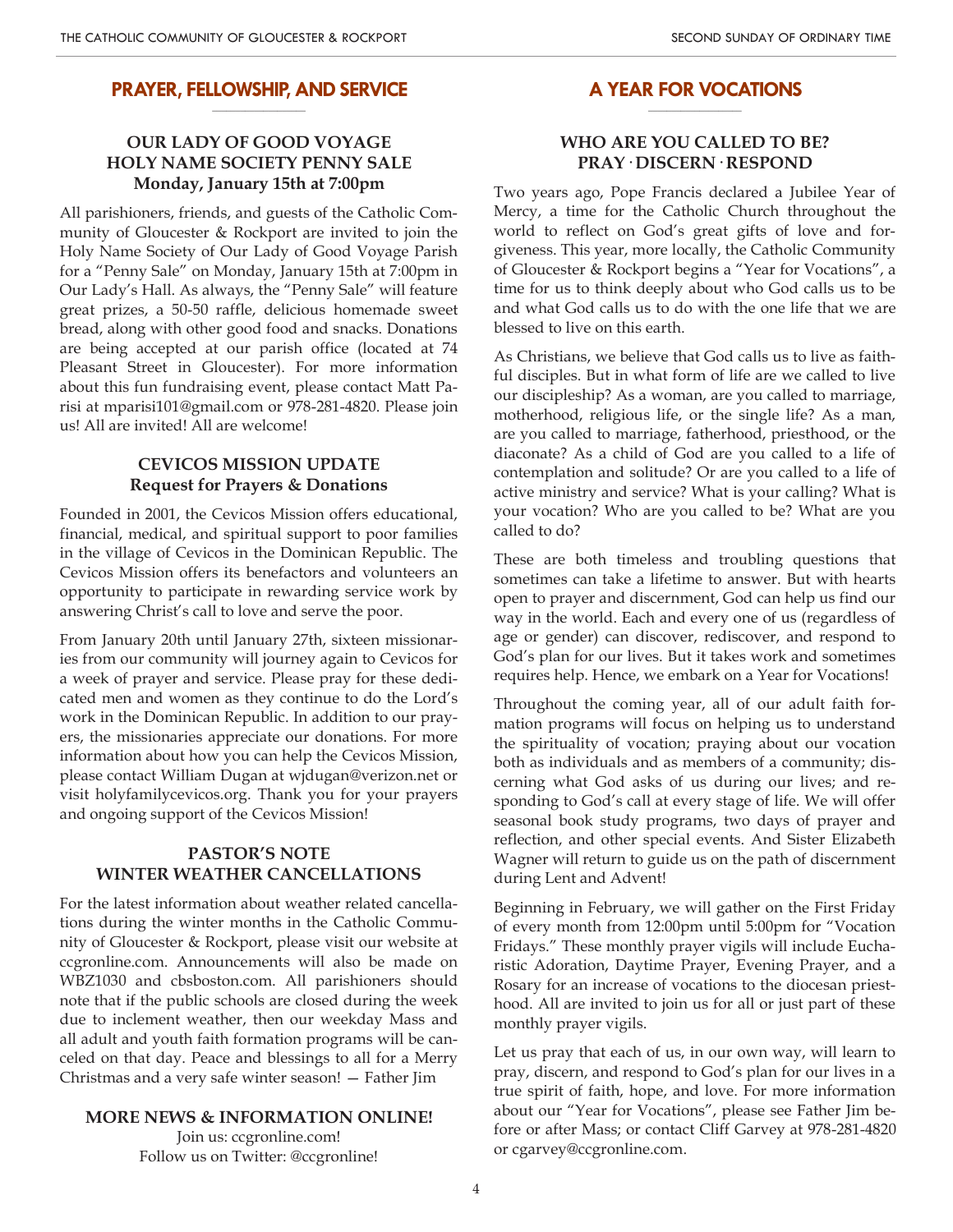#### **PASTOR'S NOTES \_\_\_\_\_\_\_\_\_\_\_\_\_\_\_\_\_\_\_\_**

## **SACRAMENT OF CONFIRMATION WELCOME BISHOP MARK O'CONNELL!**

On behalf of Holy Family Parish and Our Lady of Good Voyage Parish, we welcome the Very Reverend Mark O'Connell, Auxiliary Bishop for the North Region of the Archdiocese of Boston who joins us this weekend for our first celebration of the Sacrament of Confirmation on Saturday, January 13th at 4:00pm in Saint Ann Church. Bishop Mark, we warmly welcome you to the Catholic Community of Gloucester & Rockport! May God bless you and your ministry! — Father Jim

## **SPECIAL MESSAGE OF THANKS TO SOME VERY SPECIAL PEOPLE**

As the Catholic Community of Gloucester & Rockport celebrates the Sacrament of Confirmation on Saturday, January 13th and Saturday, February 3rd, let us join together in a heartfelt prayer of thanksgiving for those who prepared our students to receive this important sacrament: Peter Brau, Jennifer Dort, Mary Duran, and Doug Greenfield. Let us also pray in thanksgiving for Betsy Works, Associate Minister for Youth Faith Formation. Their dedication and hard work ensure that all of our Candidates for Confirmation are ready to receive the Seven Gifts of the Holy Spirit! Thanks to all for a job well done! May God bless you! — Father Jim

## **SPECIAL MESSAGE OF THANKS TO A VERY SPECIAL PRIEST**

On behalf of our pastoral team and all fellow parishioners, I wish to sincerely thank my friend and brother priest, the Reverend Patrick Moran, CSSR for visiting during the Christmas Season and assisting with confessions, funerals, and the celebration of both daily and weekend Masses. Father Paddy's generosity, kindness, and boundless good cheer were a great gift to all who live, work, and worship in the Catholic Community of Gloucester & Rockport!

For almost two decades, Cape Ann and its good people have held a special place in Father Paddy's heart. By all accounts, that was clear to each and every person who was touched by his priestly ministry during the Christmas Season. As a parting gift to us, Father Paddy wants us to know that he has taken the cold weather back to Ireland!

Finally, on a more personal note, Father Paddy's visit was a great gift to me because it allowed me to take a full week's vacation. I am deeply grateful to him for all that he did for all of us during the past two weeks. Please pray for Father Paddy and for his ministries both in Ireland and Ethiopia! And let us cry out across a vast ocean: Thank you, Father Paddy! Come back soon! — Father Jim

#### **PRAYER, FELLOWSHIP, AND SERVICE \_\_\_\_\_\_\_\_\_\_\_\_\_\_\_\_\_\_\_\_**

### **THE LEGION OF MARY New Members Always Welcome!**

Each week, members of the Legion of Mary from both Holy Family Parish and Our Lady of Good Voyage Parish reach out to our aged, disabled, homebound, and sick fellow parishioners. They visit people in their homes and apartments, hospitals, and nursing homes. They pray together, offer companionship, and share God's love and mercy with those who are so often lonely and forgotten.

Each Wednesday afternoon at 4:00pm, the Legion of Mary meets in our parish center (located at 74 Pleasant Street in Gloucester) to pray the Rosary, share their faith experience, and participate in a period of formation under the guidance of their spiritual director. For more information about the Legion of Mary and its good work in our parish communities, please contact Sue Demetri at 978-281-4820 or contact her at sdemetri2000@yahoo.com. New members are always welcome! Please join us!

## **SAINT VINCENT DE PAUL SOCIETY New Members Always Welcome!**

The Saint Vincent de Paul Society is an international organization dedicated to responding to any request from any person or family in need. Here on Cape Ann, we work from Holy Family Parish and Our Lady of Good Voyage Parish to serve the poor and needy. Our Clothes Closet is open on Saturdays from 10:00am until 1:00pm. And our Food Pantry is stocked with non-perishable foods. Donation baskets are located at the entrances of our churches. The Food Pantry needs these items:

Canned Chicken, Ham, Stew, or Tuna Crackers· Canned Juice· Chicken or Tuna Helper Mayonnaise· Instant Potatoes· Hot & Cold Cereals Canned Fruits & Vegetables· Apple Sauce Pancake Mix & Maple Syrup· Chef Boyardee Peanut Butter & Jelly· Jarred Pasta Sauce

Donation envelopes are located at the entrances of our churches and can be placed in the offertory basket or mailed to us. Checks should be made payable to the Saint Vincent de Paul Society. Meetings are held on the second Wednesday of each month at 4:00pm in Our Lady's Hall. The Saint Vincent de Paul Society warmly welcomes new members and volunteers! For more information, contact Barbara Frontiero at Barbara.Frontiero@gortons.com or Harry Miller at 978-281-2701. For assistance, please contact our Hotline at 978-281-8672. Thank you!

#### **HOW CAN YOU HELP?**

Find out! Join us: ccgronline.com/fellowship! Live the Gospel. Share God's love. Rebuild the Church.